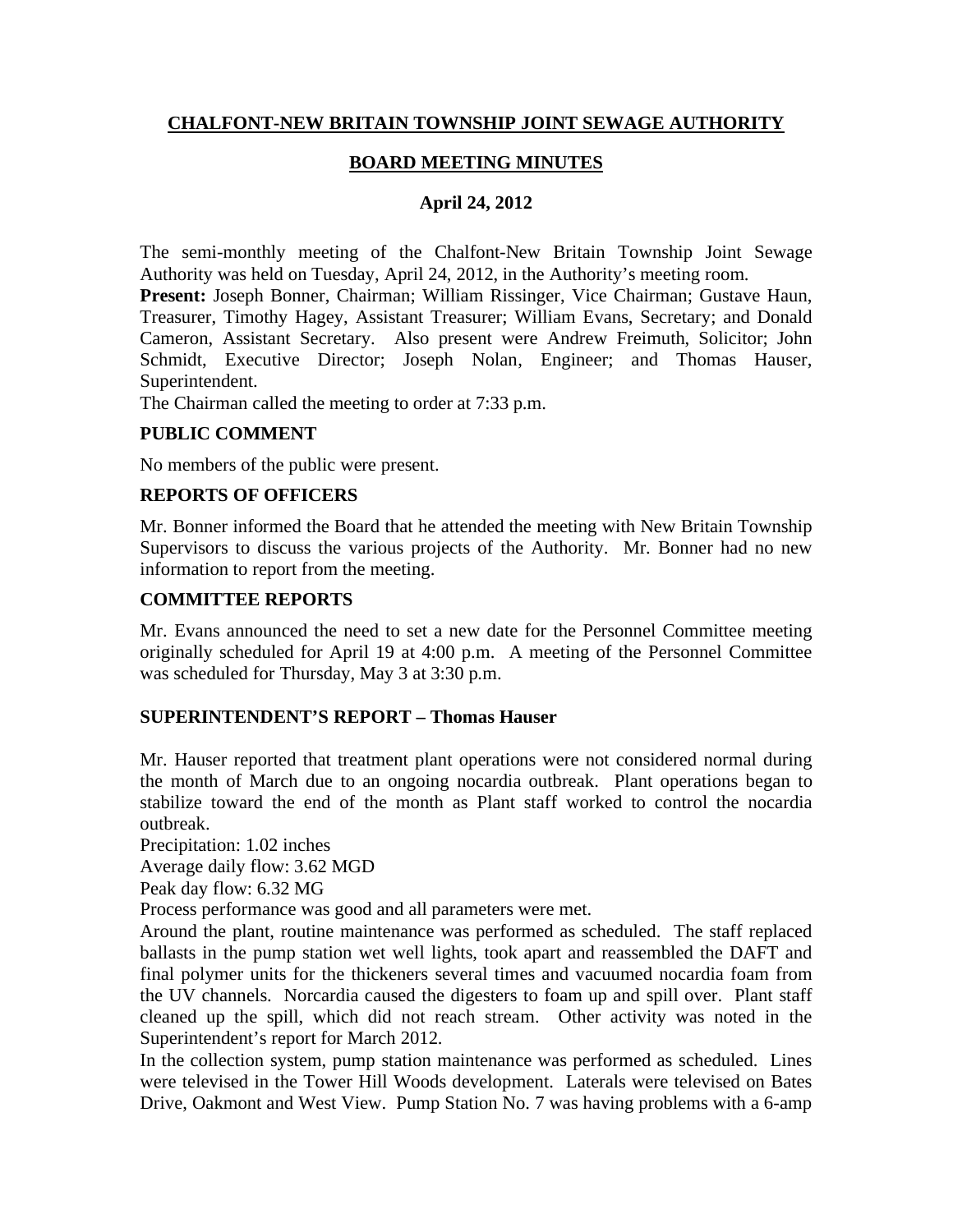breaker and dialer. The breaker and dialer were replaced with salvaged parts from Pump Station No. 5. Pump Station No. 7 was also having problems with the meter base. PECO turned the power off and plant staff replaced the meter base with a salvaged meter base at the plant. Lines were flushed for the slip lining contractor. Vents were plunged on Lilac and Peggy Lanes.

In response to a question from Mr. Cameron, Mr. Hauser stated that storm drains are covered during any spill.

Mr. Evans asked whether property owners are billed for plunging vents. Mr. Schmidt responded that plunging is routine and property owners are therefore not billed. However, if plunging becomes a habitual problem with a particular property, the Authority may send a bill, or refuse to further plunge the vent.

Mr. Evans asked how many loads were pumped out of Pump Station No. 7 while the meter base was inoperable. Mr. Hauser indicated that 19 loads were pumped out.

# **EXECUTIVE DIRECTOR'S REPORT – John E. Schmidt**

Mr. Schmidt stated that a check has been prepared and is ready for the Board's signature for the payment of the Consent Assessment of Civil Penalty of \$2,800 to DEP as authorized at the last semi-monthly meeting of the Board. The check will appear on the bill list for the next semi-monthly meeting.

Mr. Schmidt reminded the Board of the meeting scheduled for Thursday, April 26 regarding trail construction by Doylestown Township. Mr. Schmidt noted that he and Mr. Nolan plan to attend the meeting. Mr. Bonner indicated that he would also attend.

Mr. Schmidt discussed the proposed Aetna health insurance renewal. Mr. Schmidt reported that premiums for the Aetna portion of the Authority's health plan would be reduced by 11.8%, if renewed. This reduction would result in a reduction in payments for the year of approximately \$10,000 to \$12,000. Mr. Schmidt asked the Board to either approve the Aetna renewal or look at other options.

**MOTION:** It was **MOVED** by Mr. Evans and **SECONDED** by Mr. Rissinger to authorize the execution of the renewal agreement with Aetna. The Motion was unanimously adopted.

The Board had a general discussion regarding health insurance premiums and social security benefits.

The Board also discussed the Authority's rates in response to recent publications of the average quarterly sewer bills in surrounding communities.

Mr. Schmidt reminded the Board members of the upcoming PMAA dinner scheduled for Thursday, April 26, 2012.

# **ENGINEER'S REPORT – Joseph Nolan, P. E.**

Mr. Nolan reported that the Phase II Expansion and Upgrade Project is on schedule.

In response to a question from Mr. Evans about the silo, Mr. Nolan stated that the work required to replace the silo has been advertised and Mr. Nolan expects to be taking bids in mid-May with a completion date of September, 2012.

In response to a question from Mr. Haun regarding the work bid for the silo, Mr. Nolan responded that the bids will be for furnishing and erection of the silo. Demolition was not included in the bid package and Mr. Nolan did not expect that the cost of demolition would require that such work be set out for bid. Mr. Evans inquired as to whether